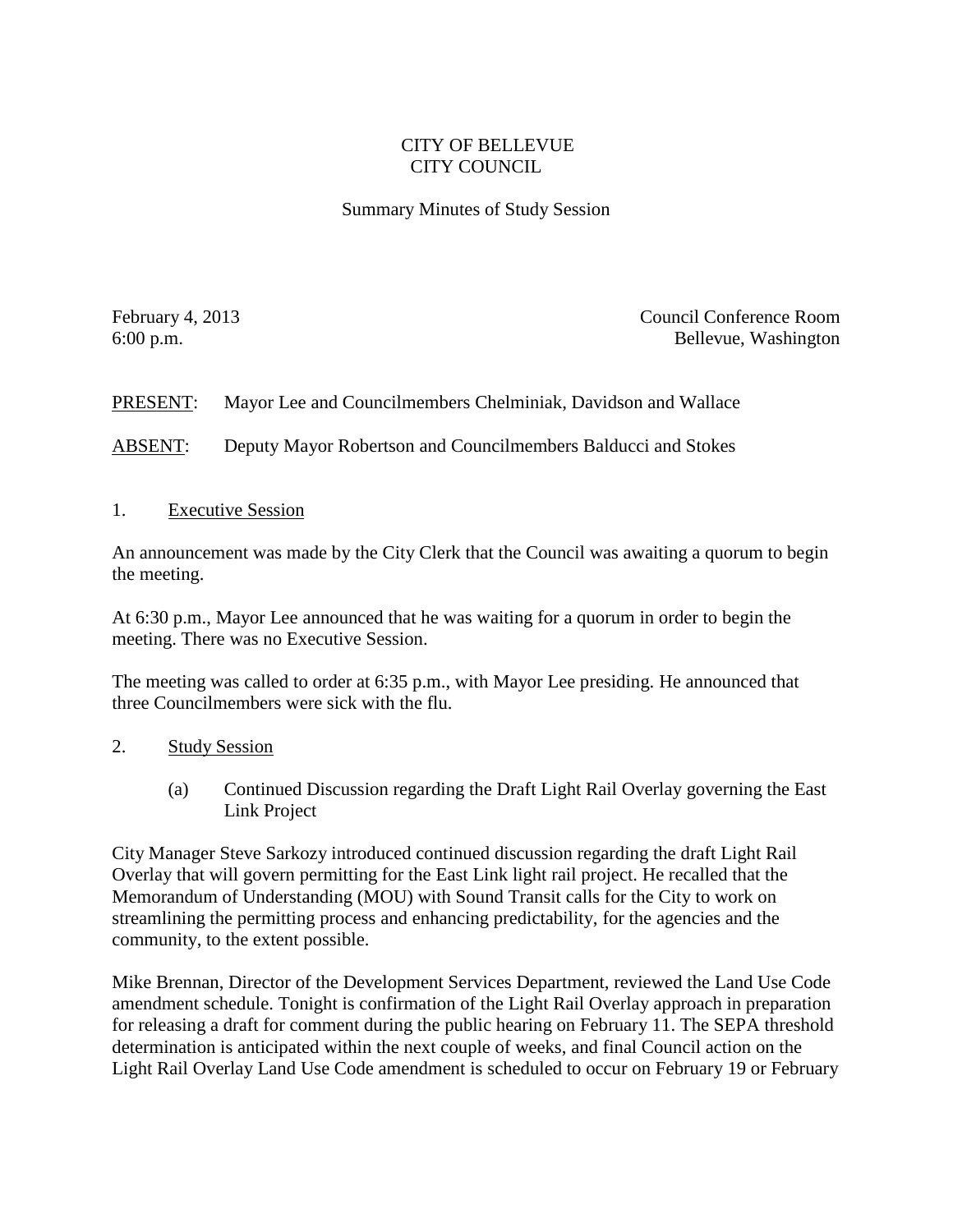25. Staff is seeking confirmation of the draft Light Rail Overlay Code for presentation during the February 11 public hearing.

Mr. Brennan reviewed the topic blocks included in the series of discussions about the Light Rail Overlay: 1) General sections and definitions; 2) Required light rail permits; 3) Citizen Advisory Committee (CAC) involvement in permitting; 4) Development standards; 5) Design guidelines; 6) Administrative modification process; and 7) Treatment of nonconformities.

Councilmember Davidson requested a decision tree to be presented for the public hearing. Mr. Brennan said he hopes tonight's presentation captures the decision tree. Mr. Sarkozy recalled that the Council talked about two related items at its recent retreat - alignment issues and the Light Rail Overlay Code decision matrix. Dr. Davidson said he is concerned about the alignment and how it fits within the Critical Areas Ordinance.

Mayor Lee said the purpose tonight is to talk about the Light Rail Overlay.

Dr. Davidson said he would like the public hearing to address the Overlay as well as the alignment's critical areas issues.

Councilmember Chelminiak said he is open to hearing public comments on the alignment and critical areas. He observed that the alignment options under consideration involve critical areas along the Mercer Slough and potentially the steep slope on the west side of Bellevue Way.

Councilmember Wallace said he would like staff to walk through the process and explain how the Critical Areas Ordinance and Shoreline Master Program regulations will be applied to light rail. Mr. Brennan indicated that the presentation would provide an overview of the permitting process.

Mr. Wallace opined that discussions keep skipping over the purpose section. He observed that many Code provisions are included in the Light Rail Overlay. However, he would be interested to know why some are not. He referred to the first page of the Overlay document [Page SS 2-5 of meeting packet] and questioned the phrase "applicable City codes." He requested clarification about how the Noise Code and other codes will be applied.

Carol Helland, Land Use Division Director, said the entire Comprehensive Plan does not need to be restated and that all of the general policies will apply to the entire alignment.

Kate Berens, Deputy City Attorney, addressed the issue of who may apply for permits. She said staff added conditions to the Overlay that must be met before applications can be made by a Regional Transit Authority. An RTA must have a property interest, consent of the owner, or Board authorization to acquire the property.

Responding to Mayor Lee, Ms. Berens said there have been a number of projects in which permits have been applied for even though property acquisitions have not been completed (e.g.,  $NE 4<sup>th</sup> Street extension, 120<sup>th</sup> Avenue NE improvements$ .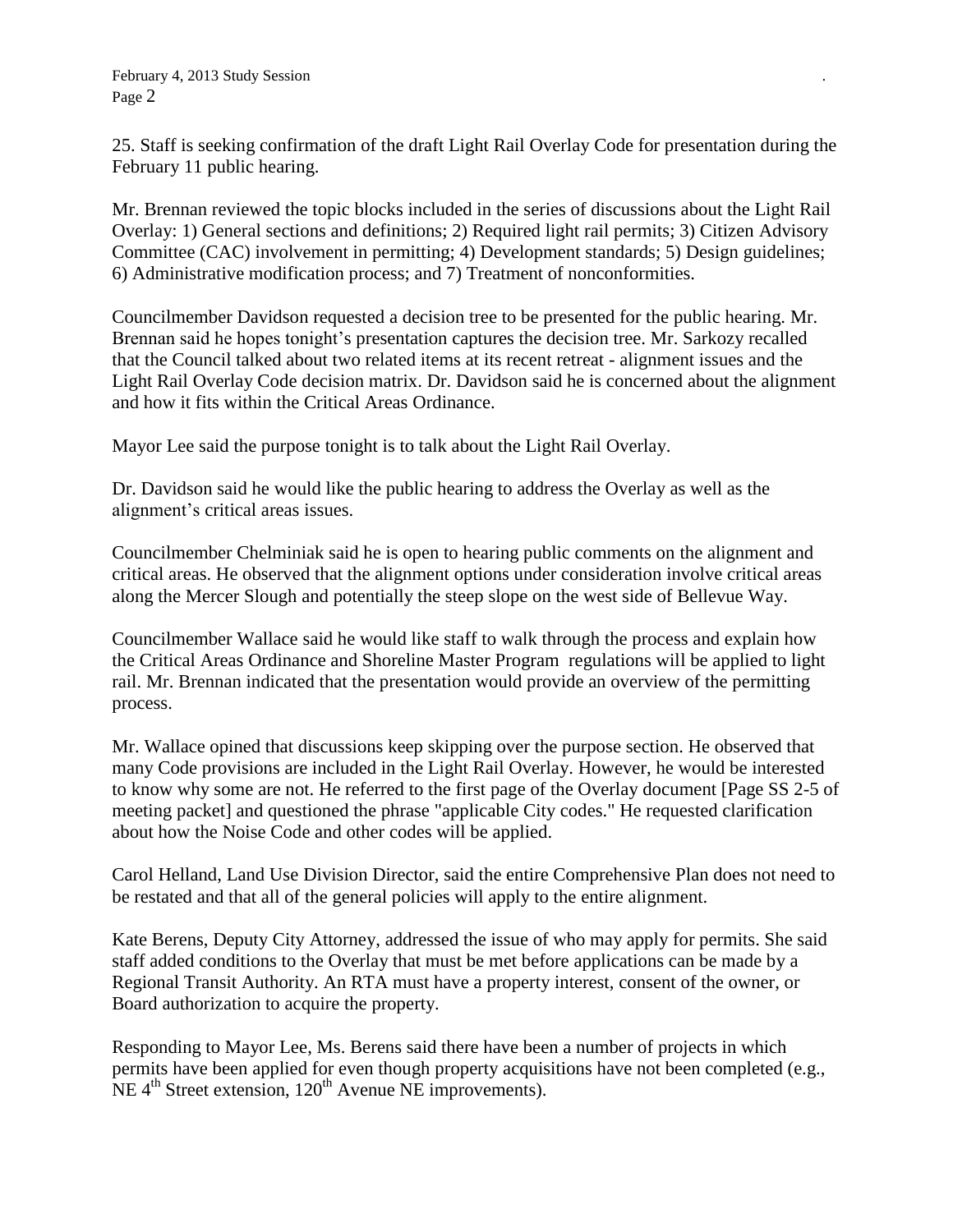Responding to Councilmember Davidson, Ms. Berens said that issuing a permit does not grant the right to enter a property if it has not yet been acquired.

Responding to Mayor Lee, Ms. Berens said a property owner has the right to file a claim against Sound Transit if the owner felt that the permit devalued his or her property or caused any other negative impact. The City would not be involved in that action, however.

Mr. Sarkozy acknowledged the Council's concerns about residents whose properties are affected by the light rail alignment. He said that property acquisitions cannot be addressed until Sound Transit selects its final alignment. The City has requested that Sound Transit make property acquisition issues a top priority as soon as possible.

Councilmember Wallace suggested a specific definition for the term "affected property."

Mr. Wallace observed that Sound Transit Board authorization to acquire a property or properties does not assure that a settlement will be negotiated or reached with the property owners. As an alternate condition, he suggested the issuance of an immediate use and possession notice for the affected property in a condemnation. Once Sound Transit files for condemnation and submits the immediate use and possession notice, the agency is obligated to carry through with that negotiation. At the same time, the permit application does not get hung up in the negotiation over the ultimate value of the property. Mr. Wallace proposed this approach as a fair compromise.

Ms. Berens said that point in the process is 12 to 18 months into the future. Board authorization to acquire is the first formal step to initiate negotiations with property owners. She said federal agencies like to see an attempt at negotiation before a condemnation lawsuit is filed.

Mr. Wallace said the laws on condemnation provide the opportunity to expedite the process. The ultimate goal is to provide relief to the people who are affected by the acquisitions. If a development agreement provision, for example, provides the same assurance after going through the Light Rail Overlay process, he would be open to that discussion. At this point, he does not see any better standard out there to ensure that private property situations are handled appropriately.

Councilmember Chelminiak observed that staff is trying to reach the right balance. For this project, every parcel has been identified in the EIS. He believes that any potentially affected property owners are aware of the potential of acquisition. The key is to make sure that if a permit application is allowed to be submitted before the acquisition of property, it is important to ensure that property values are not diminished by that permit application. Mr. Chelminiak said residents need certainty and reality rather than more waiting.

Mayor Lee said he would like to provide as much certainty as possible and to expedite property acquisitions when the project reaches the appropriate timeframe.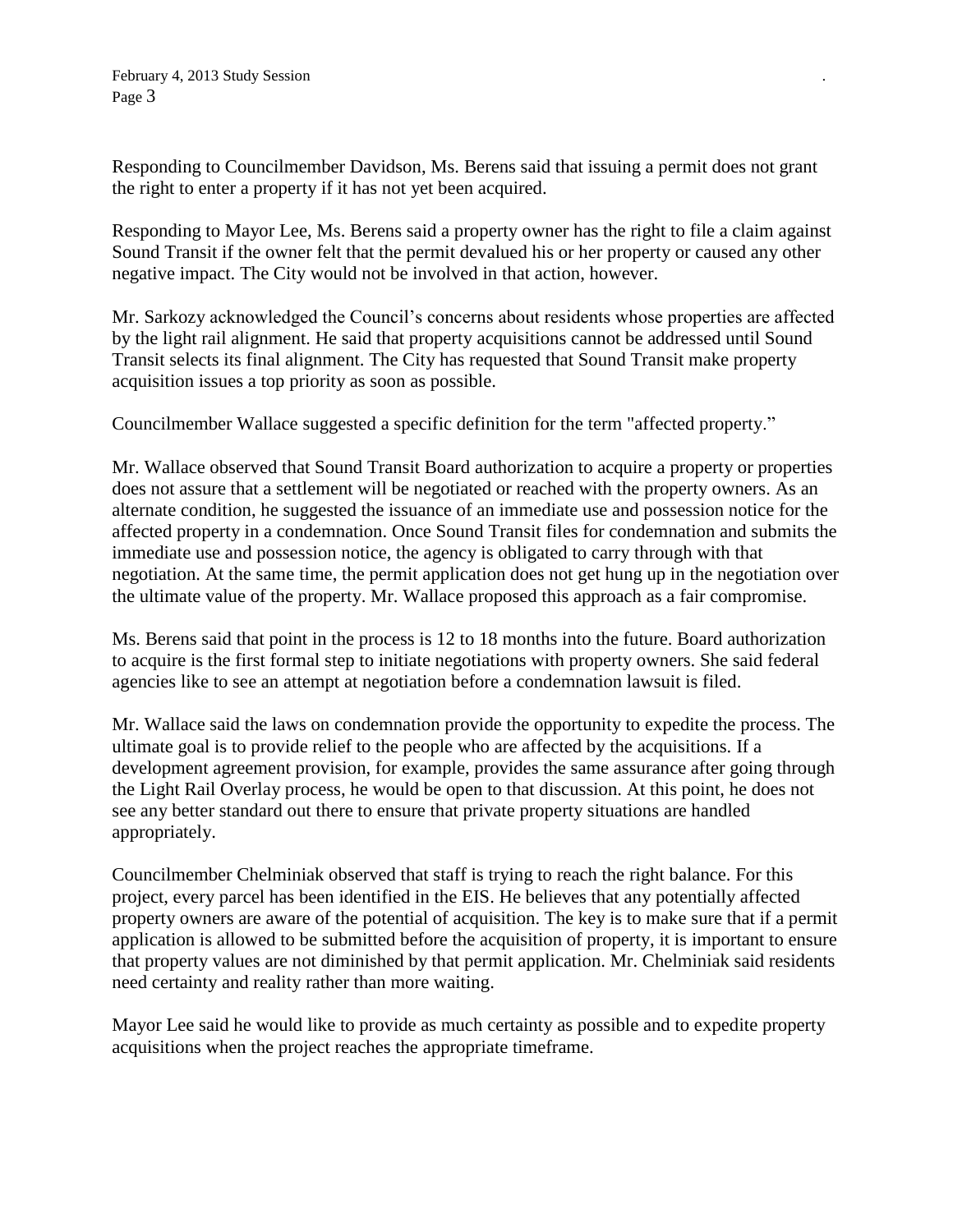February 4, 2013 Study Session *.* Page 4

Ms. Berens introduced the topic of the Operations and Maintenance Satellite Facility (OMSF). She recalled discussion on January 28 and noted that the Land Use Code has been revised to reflect Council direction from that date. The OMSF has been defined and specifically excluded from inclusion in the Light Rail Overlay. Staff added a definition of Light Rail Best Practices, and a definition of Regional Transit Authority will be added before the public hearing on February 11.

Councilmember Wallace expressed support for the determination that we do not know enough about the OMSF at this point and it will therefore be treated as a conditional use and sent through the Hearing Examiner process. He wondered whether this would also be the appropriate avenue for addressing Critical Areas and Shorelines compliance.

Ms. Berens described the two permitting path options. If there is agreement on the alignment (recognized via ordinance, resolution, or development agreement), light rail is handled as a permitted use, subject to design and mitigation permits. If there is not agreement on the alignment, the light rail facility is treated as a conditional use and is subject to the required permits. Shoreline issues would be addressed through the Shoreline Substantial Development Permit process. The typical Critical Areas permitting process is not a conditional use permit but is folded into the review of the underlying permit. Ms. Berens said all of these requirements are being applied through the Light Rail Overlay.

Responding to Councilmember Davidson, Ms. Berens confirmed that the shorelines permit is separate and cannot be streamlined into the Overlay.

Dr. Davidson noted his ongoing concerns about the South Bellevue Park and Ride/Station. He believes there are substantial impacts to wetlands and that it should go through the conditional use permit process.

Ms. Berens said the Park and Ride structure is not within the jurisdiction of shorelines. Ms. Helland said a small corner of the detention pond falls within shoreline jurisdiction. Ms. Berens said wetland impacts will be reviewed regardless of the overall process.

Responding to Mr. Wallace, Ms. Berens said if there is agreement on the alignment, Process II is followed to address the design and mitigation permits. The decision is made by the Director and an appeal would go to the Hearing Examiner. If there is not agreement on the alignment, the Director makes a recommendation and a public hearing is held before the Hearing Examiner, who makes the decision. That decision can be appealed to the City Council.

Responding to Mr. Wallace, Ms. Berens said the shorelines permit process involves the State Department of Ecology. She said staff will bring back more information on that for the public hearing.

Ms. Helland clarified that the processes of a development agreement or conditional use permit address the issue of land use, while the design and mitigation permit phase addresses design and impacts.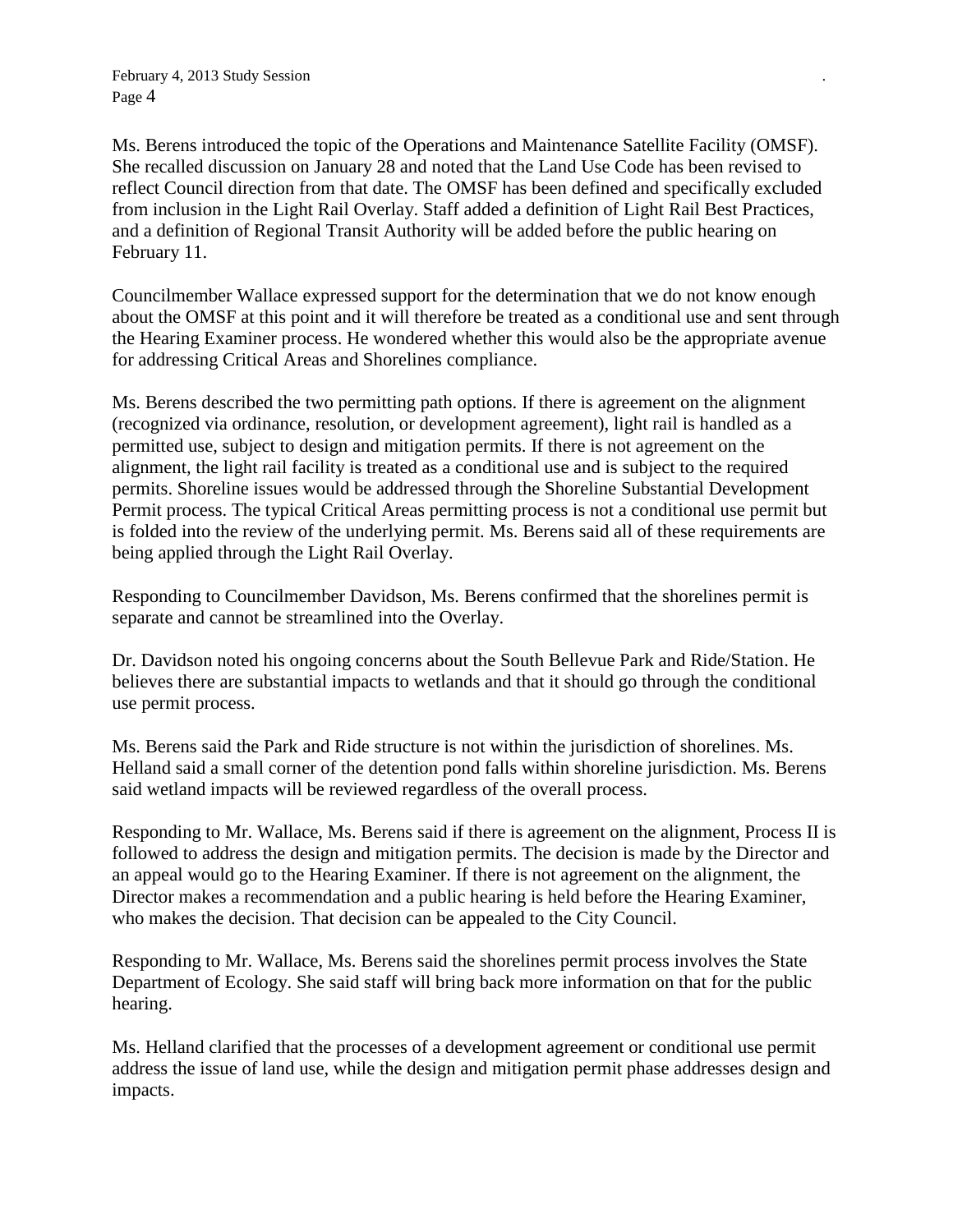Responding to Councilmember Wallace, Ms. Helland confirmed that the light rail project environmental impact statement (EIS) discloses the impacts. However, state law does not require mitigation to zero impact.

Noting the absence of certain information at this point, Mr. Wallace said he is struggling with how to make decisions now that will prove to be the right decisions 12 months from now.

Mr. Sarkozy questioned whether it would help to have a consolidated process map for all of the permits and alternatives. He said staff could provide that if requested.

Councilmember Davidson believes that the South Bellevue Park and Ride/Station would have lesser environmental impacts on the west side of the road, across the street from the current Park and Ride.

Councilmember Chelminiak said the current Park and Ride is not in wetlands but that it sits on top of 25 feet of dirt that was removed to construct I-90. A station across Bellevue Way does not line up with Sound Transit's preferred alignment. Mr. Chelminiak noted that the Development Agreement process involves the City Council, which best represents and is accountable to citizens. Conversely, the conditional use permit process leaves the decision to a contracted employee (i.e., Hearing Examiner).

Moving on, Ms. Berens said the next set of slides deals with how other applicable City Codes are incorporated by reference. Councilmember Wallace requested a list of the codes that will be applicable to the Light Rail Overlay.

Ms. Berens reminded the Council that the design review process is not currently required in all land use districts affected by the light rail project. She highlighted changes related to design and mitigation review that have been made in response to previous Council feedback.

Ms. Helland recalled Council direction regarding the Citizen Advisory Committee and described the phases of the CAC's involvement throughout the engineering and design process.

Ms. Helland described changes to the Overlay in response to the Council's input on CAC involvement. A new code section 20.25M.035 includes the purpose of the CAC, formation timing and desired member experience, scope of CAC work, involvement process for CAC, anticipated CAC work product, policy and regulatory guidance for the CAC's work, and meeting operations for the CAC.

Ms. Helland reviewed previous Council direction on development standards including height limitations, setbacks, landscape development, critical areas, fencing, mechanical equipment, parking and circulation. The height limit determination will be based on the chosen approval process (Development Agreement versus CUP approach). Without a development agreement, the height limits of the underlying land use district will apply.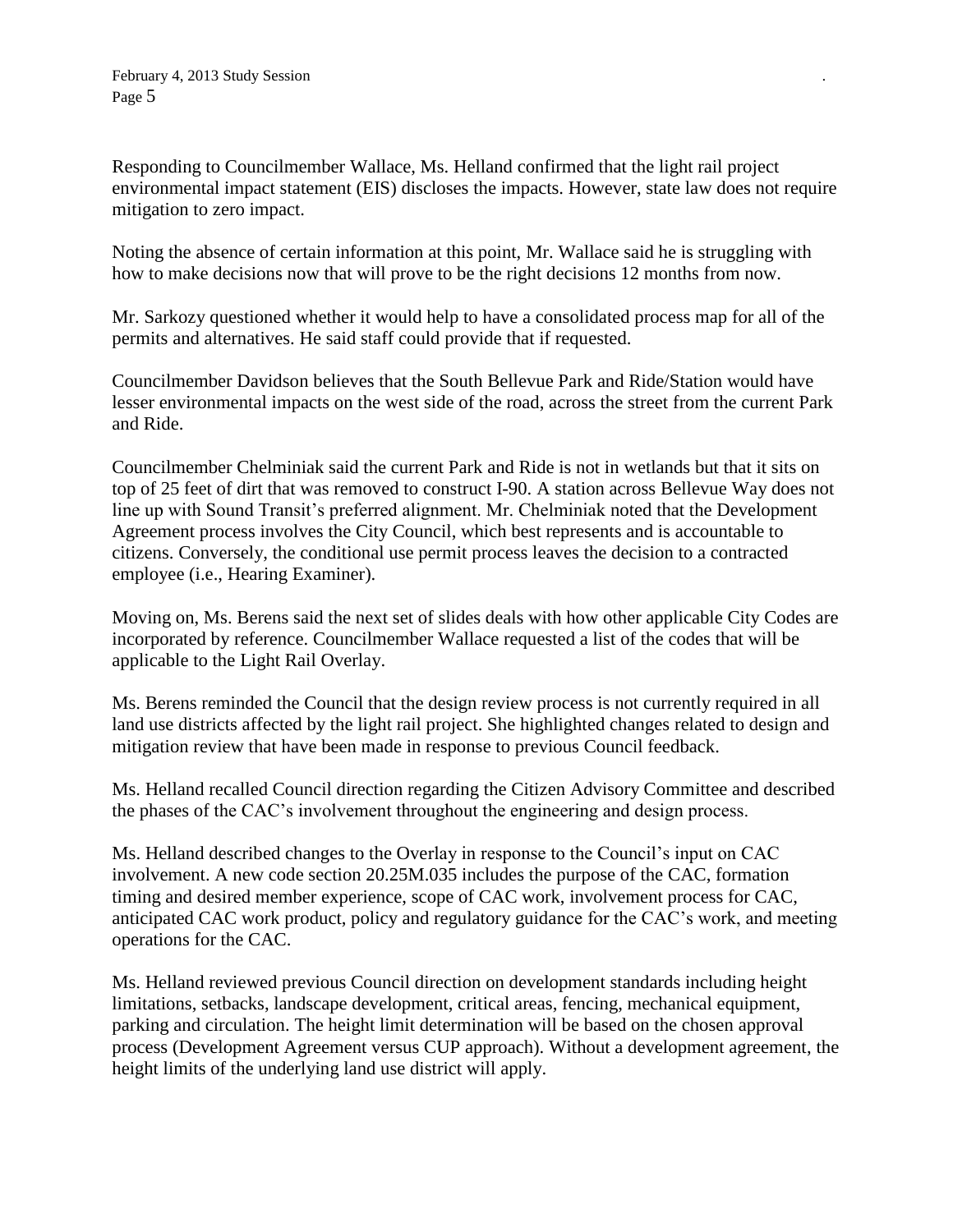Ms. Helland referred to dimensional requirements information beginning on page SS 2-18 of the meeting packet. She explained that traction power substations and track alignment are not considered a structure that requires setback. However, the project will incorporate screening and landscaping.

Ms. Helland described the types of landscape development for right-of-way buffers and residential development which include street frontage, residential use buffer, and residential development screening. All of these features have been identified for review by the CAC with regard to context sensitivity. Ms. Helland described changes to the Light Rail Overlay [Section 20.25M.040.C] responding to Council feedback regarding landscaping and screening.

Ms. Helland addressed the treatment of critical areas [Section 20.25M.040.I; page 2-23 of the meeting packet] and described changes in response to previous Council feedback. She explained that when a development agreement, ordinance or resolution is in place, the Regional Transit Authority is not required to demonstrate that no technically feasible alternative with less impacts exists. If there is not a development agreement or legislation, the RTA is required to demonstrate that there is no technically feasible alternative with less impacts.

Ms. Helland highlighted additional changes to development standards to incorporate the concept of context sensitivity for landscaping, fencing, and mechanical equipment and to add impact mitigation requirements related to parking and circulation standards.

Ms. Helland recalled that the Council provided direction on design guidelines during the recent Council Retreat. She went over changes to the draft Light Rail Overlay with regard to design guidelines [20.25M.050] and the Citizen Advisory Committee.

Ms. Berens described the administrative modification process to be applied if necessary to make light rail more practicable or to accommodate a Council decision related to cost savings or the alignment. She commented on proposed language acknowledging that any nonconforming site condition resulting from property acquisition for a public project is a legal nonconformity.

Ms. Berens requested Council confirmation of the content of the draft Light Rail Overlay Code amendment and Council direction to complete preparations for the public hearing.

Councilmember Wallace said he would like to get to a level of detail that will indicate which properties will be taken, based on the Overlay setbacks and other provisions, and how the remaining properties will be screened.

Mr. Wallace said he believes good progress has been made. He questioned the process going forward to final adoption. Ms. Berens suggested that Councilmembers submit any specific language changes for compilation by staff.

Mr. Chelminiak concurred that good work has been done by staff and the Council to move this effort forward. He requested redlined and non-redlined versions of the next version of the draft Light Rail Overlay.